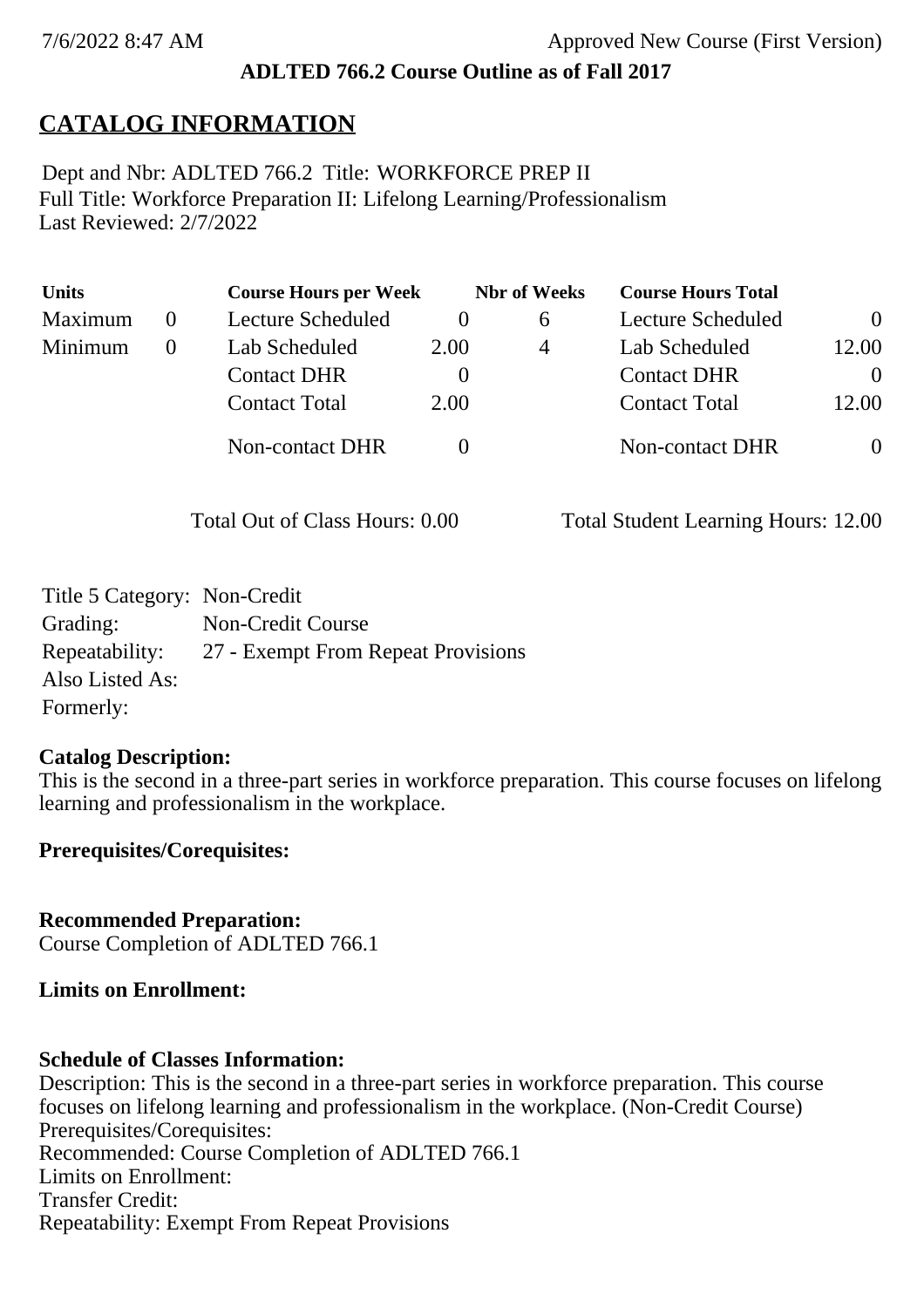# **ARTICULATION, MAJOR, and CERTIFICATION INFORMATION:**

| <b>AS Degree:</b><br><b>CSU GE:</b> | Area<br><b>Transfer Area</b> | Effective:<br>Effective: | Inactive:<br>Inactive: |
|-------------------------------------|------------------------------|--------------------------|------------------------|
| IGETC:                              | <b>Transfer Area</b>         | Effective:               | Inactive:              |
| <b>CSU Transfer:</b>                | Effective:                   | Inactive:                |                        |
| <b>UC</b> Transfer:                 | Effective:                   | Inactive:                |                        |

## **CID:**

# **Certificate/Major Applicable:**

[Certificate Applicable Course](SR_ClassCheck.aspx?CourseKey=ADLTED766.2)

# **COURSE CONTENT**

### **Outcomes and Objectives:**

Upon completion of the course, students will be able to.

- 1. Identify and seek opportunities to update technical and soft skills necessary in a competitive work environment.
- 2. Apply current knowledge and skills in the workplace.
- 3. Apply problem-solving techniques in a variety of workplace situations.
- 4. Use critical thinking skills in the problem-solving process.
- 5. Use creativity and spontaneity in the problem-solving process.
- 6. Demonstrate self-control and a positive attitude in the workplace.
- 7. Identify and maintain a well-groomed, professional appearance in the workplace.

### **Topics and Scope:**

- I. Learning in the Work Environment
	- A. Defining minimum skill requirements
	- B. Recognizing opportunities to gain new skills
	- C. Applying new knowledge and skills in the workplace
	- D. Improving job performance

### II. Learning Strategies

- A. The learning process
- B. Acquiring and using new information
- C. Focusing on and practicing one new skill at a time
- D. Preparing for new learning experiences
- E. Being willing to ask for help when needed
- III. Problem-Solving Strategies
	- A. The decision-making process
	- B. Recognizing new approaches to problem-solving
	- C. Generating creative solutions to issues in the workplace
	- D. Addressing ambiguity in the decision-making process

### IV. Dealing With Change

- A. Understanding the role of flexibility in a positive work environment
- B. Identifying new opportunities in the midst of change in the workplace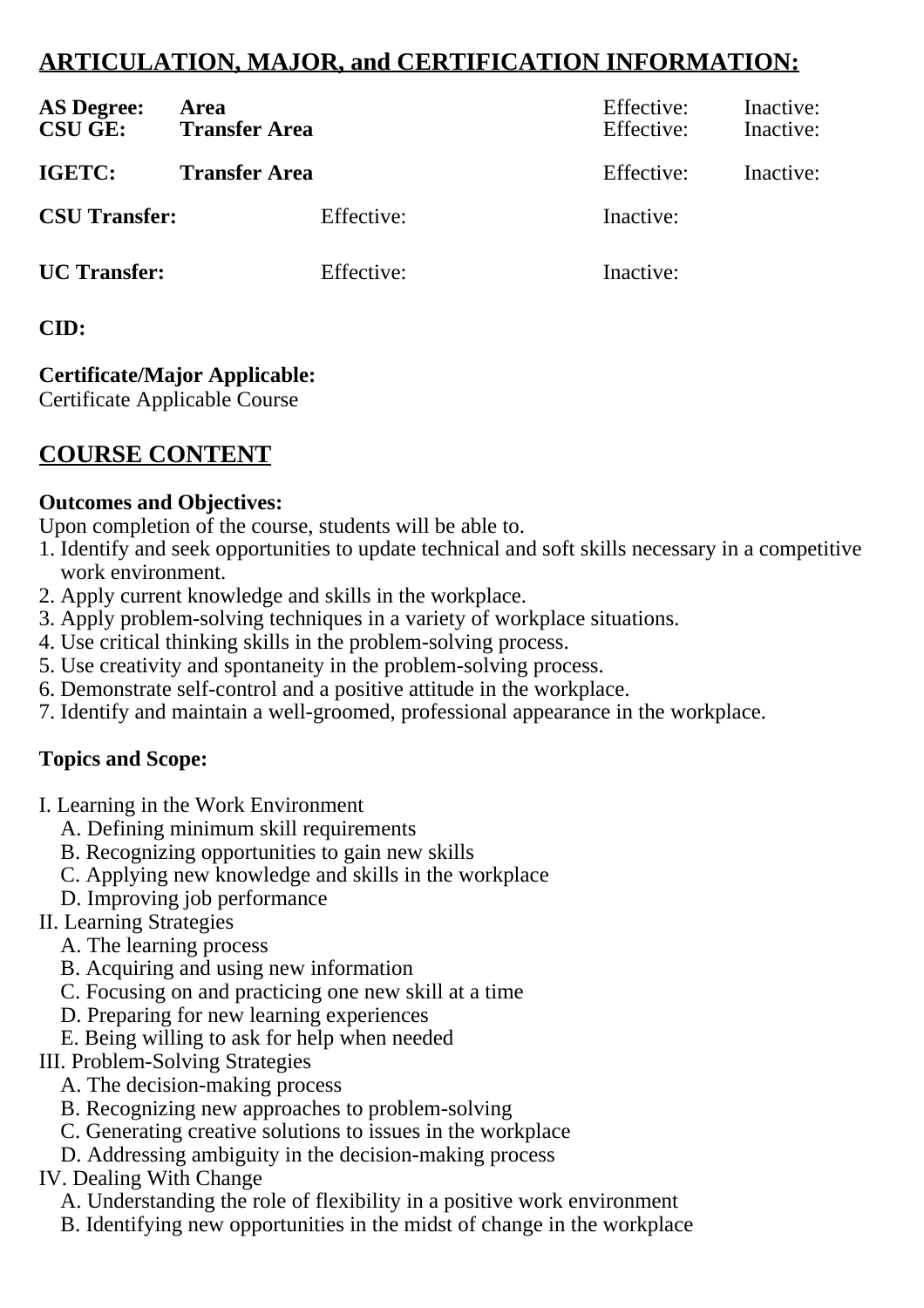- C. Generating creative solutions to overcome anxiety about change
- D. Monitoring and correcting performance
- V. Professionalism in the Workplace
	- A. Interacting with co-workers and customers
	- B. Understanding self-management in the work environment
	- C. Demonstrating self-control at work
	- D. Maintaining a professional appearance

### VI. Positive Attitude

- A. Understanding the effects of attitude in the workplace
- B. Maintaining a positive attitude
- C. Balancing work and life commitments

### **Assignment:**

- 1. Pre-and post-assessment of soft skills for the workplace
- 2. Group activities including role-playing and analysis of scenarios
- 3. Short answer essays to prompts
- 4. Short answer response to visual scenarios

### **Methods of Evaluation/Basis of Grade:**

**Writing:** Assessment tools that demonstrate writing skills and/or require students to select, organize and explain ideas in writing.

Short answer essays; short responses; pre- and postassessment

**Problem Solving:** Assessment tools, other than exams, that demonstrate competence in computational or noncomputational problem solving skills.

# Scenario analysis Problem solving analysis Problem solving Problem solving Problem solving

**Skill Demonstrations:** All skill-based and physical demonstrations used for assessment purposes including skill performance exams.

**Exams:** All forms of formal testing, other than skill performance exams.

**Other:** Includes any assessment tools that do not logically fit into the above categories.

Active participation and attendance  $\overline{30-40\%}$  Other Category

**Representative Textbooks and Materials:**

| Writing  |
|----------|
| 30 - 40% |

| L'IODICIII SOLVIIIE<br>$10 - 20%$ |  |
|-----------------------------------|--|
|                                   |  |

Role-playing and the state of the state of the Skill Demonstrations of the Skill Demonstrations of the Skill Demonstrations of the Skill Demonstrations of the Skill Demonstrations of the Skill Demonstrations of the Skill D 10 - 20%

None Exams Exams and the Exams of the Exams of the Exams of the Exams of the Exams of the Exams of the Exams of the Exams of the Exams of the Exams of the Exams of the Exams of the Exams of the Exams of the Exams of the Ex 0 - 0%

 $30 - 40\%$